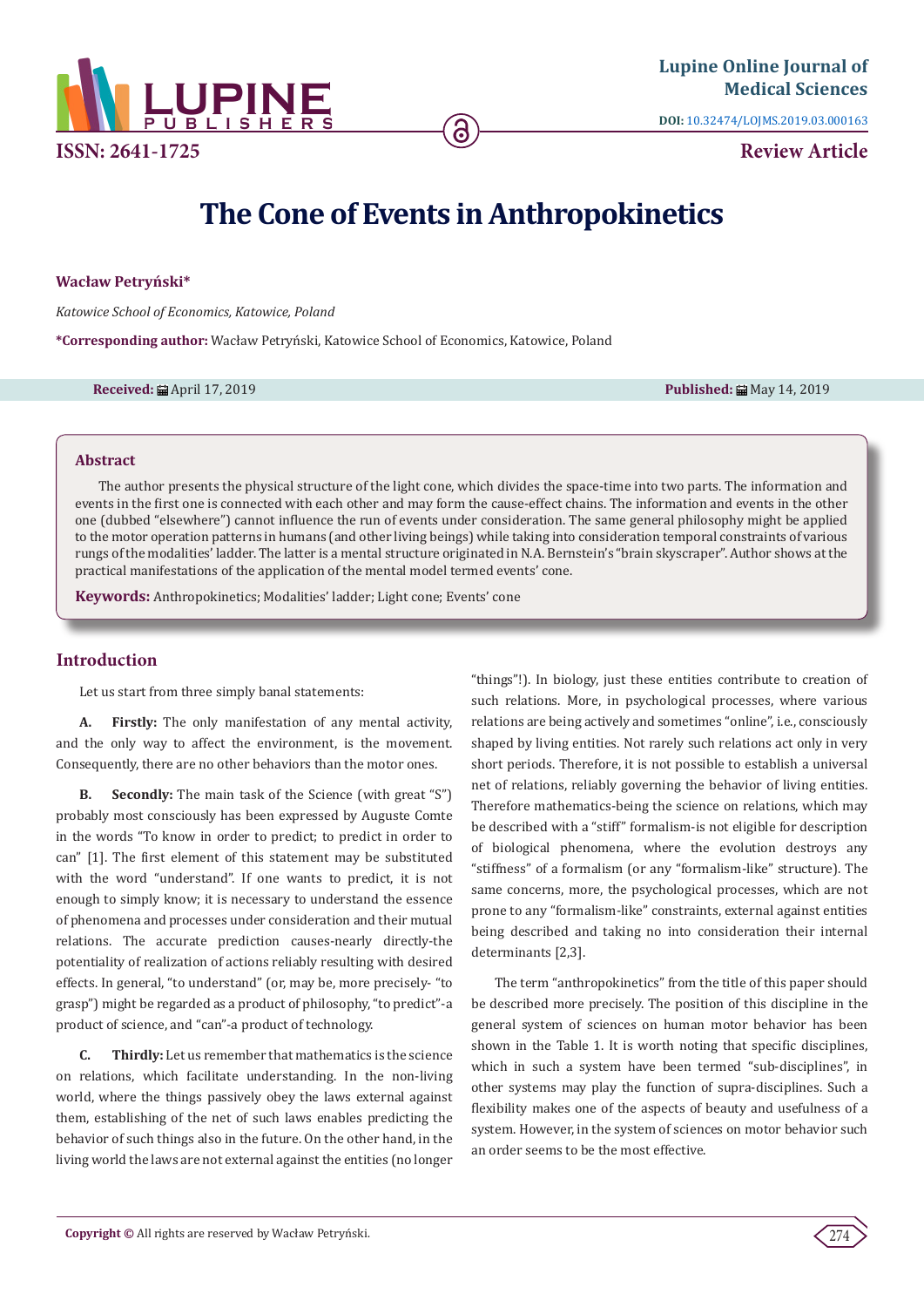**Table 1:** The system of sciences on motor behavior of living beings, especially humans (Petryński, 2019, in print).

| <b>Task</b>                                                  | "Executor"             | <b>Sub-Discipline</b> | <b>Discipline</b>   | Supra-Discipline |
|--------------------------------------------------------------|------------------------|-----------------------|---------------------|------------------|
| Creation of mental<br>representation of a motor<br>operation | Mind                   | Psychology            | Anthropo-kinetics   | Kinesiology      |
| Control of a motor operation                                 | Neural system          | Neurophysiology       |                     |                  |
| Execution of a motor operation                               | Musculoskeletal system | Physiology            |                     |                  |
| Creation of motor operation<br>effects                       | Environment            | Physics               | <b>Biomechanics</b> |                  |

#### **The physical light Cone**

In physics there is known the notion of "light cone" (Figure 1). It is "a surface in space-time that marks out the possible directions for light rays passing through a given event" [4]. Let us look closer at this cone. The basic rule of its construction is the fact that "nothing can move faster than light" [4]. Therefore, if anything lies in the distance greater than that, which during observation might be travelled by light, is located "elsewhere", i.e., in the space, from which no information may be received by observer. Accordingly, such an information cannot influence the run of events in the spacetime region encompassed by the light cone. And vice-versa. If a given event starts a cause-effect chain, it may act only inside the light cone (Figure 1). Therefore, such a representation of reality divides the whole space-time of events into two parts. Inside the cone, there are some mutually related cause-effect chains, which shape the run of events, but the information from outside the cone ("elsewhere") cannot influence such a run. On the other hand, the actions inside the cone have no effect on what is going on outside it. The light cone is no doubt a mathematical structure. Therefore, according to earlier statements, it should not be useful in the description of psychical processes underlying human motor behavior.



**Figure 1:** The light cone. The events from "elsewhere" cannot influence the events inside the cone. It would be possible only when the information from this region would be able to travel faster than light. After time "t" from the moment of event, the light will reach the distance "r" from the place of event.

#### **Anthropokinetics and physics**

However, the anthropokinetics is still young discipline, which searches for its scientific identity. Therefore, it is forced to adopt what might be termed the "Foraminifera-strategy". The Foraminifera are one-cellular organisms, which build around their bodies the shells of sand. However, they select only such grains that under microscope their tests look as if they were polished [5]. Anthropokinetics should take any suitable "grains of knowledge",

no matter, where they come from, either. Accordingly, let us listen to novelist Jo Nesbø, who wrote: "You can discover new things by changing your perspective and your location (in science their equivalent is the methodology-WP). You can compensate for any blind spots" [6]. Accordingly, let us try to look at anthropokinetics from slightly different perspective. Already in  $19<sup>th</sup>$  century philosopher, Auguste Comte has divided the whole science into two parts: "physique organique" and "physique inorganique" [7]. The

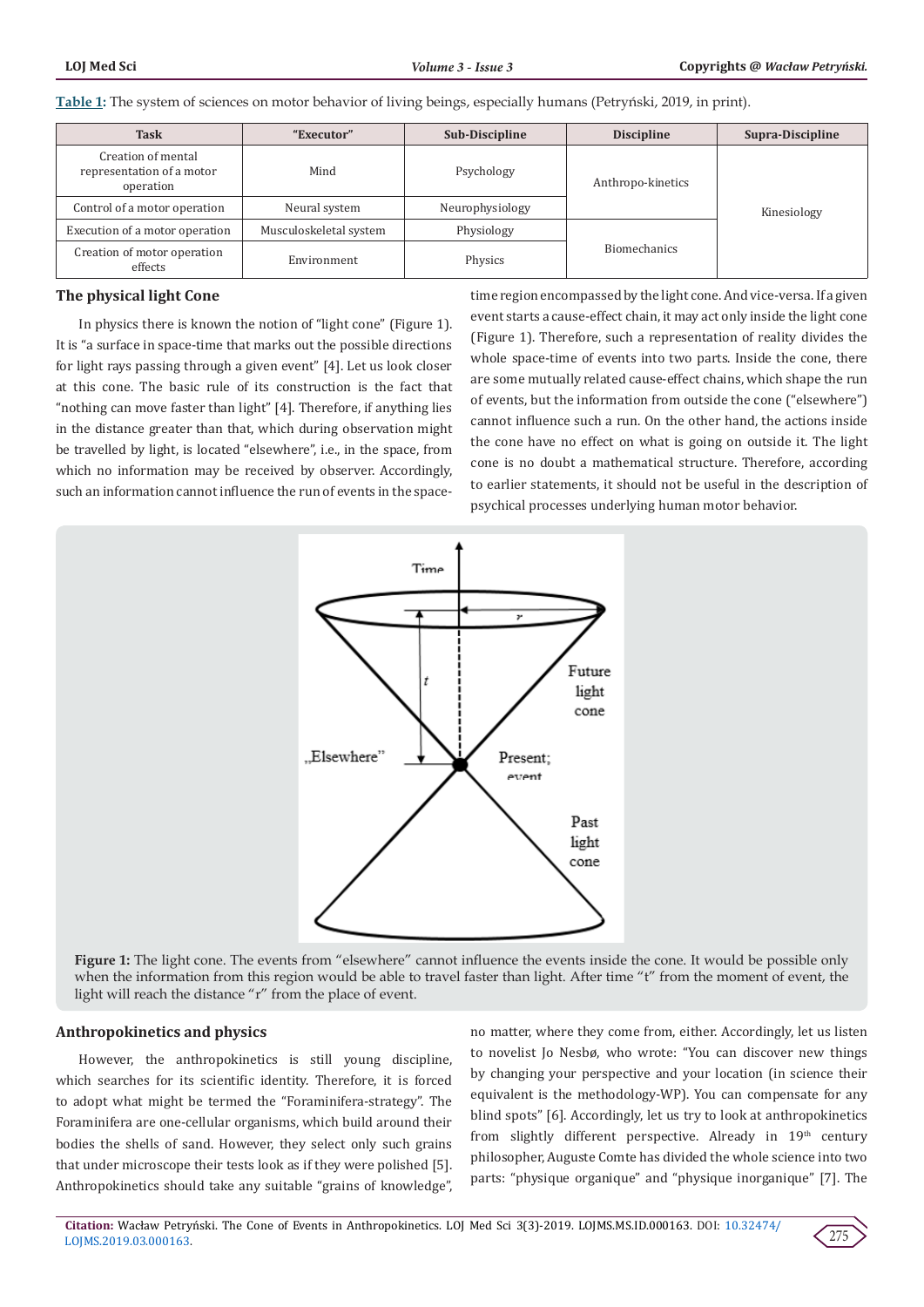former might be-roughly-identify with the biology, whereas the latter-with physics. The common element is the "physics". Hence, one may perceive it no as a sum, but as a system. In such a situation justified seems to be the presumption that-may be-some relations are active in both these regions, but in "physique inorganique" they are better visible, whereas in "physique organique" are hidden deeper. In such a context highly illustratively sounds the statement by Niels Bohr that "It is wrong to think that the task of physics is to find out how Nature is. Physics concerns what we say about Nature".

While coming out from such a "starting point", one might put a question, whether the physical-mathematical structure of the light cone (or, more precisely, the philosophy underlying its mental construction) might be useful also in description of any psychological processes (in general) and anthropokinetical ones (in particular)? In other words-whether in anthropokinetics we have to do with relations independent of an individual, which executes a motor operation, which are able somehow "from outside" impose specific constraints on potentialities of performing by this individual specific motor actions? And whether to description of such a relation one might-even marginally-use a physical model?

#### **Brain skyscraper and modalities ladder**

The questions put above may be answered positively. Such external (against, e.g., an individual human) system of constraints is the "brain skyscraper", shaped by evolution. It has been invented by Nikolai A. Bernstein [8-10], and its "intellectual daughter" is the modalities' ladder [2,3]. The latter is fully coherent with the "skyscraper", but devoid of evolutionary and neurophysiological components; it is mainly information-processing structure. Both are hierarchic, systemic structures. The former has five levels, the latter–five rungs. One if the main rules by Bernstein states that each motor operation has its main level of control ("master"), where the attention of the executor is being focused, and the lower ones ("slaves") play the function of "background" (not "subconsciousness", whatever this term might mean) and their

**Table 2:** Bernstein's "brain skyscraper" and the modalities' ladder.

action does not need attention concentration. Let us emphasize: the main criterion is not a division into "consciousness" and "subconsciousness", but into elements, which need attention focusing and such ones, which do not need such a concentration. Before comparing the "brain skyscraper" and the modalities' ladder, let us remember that one and only manifestation of each mental, psychical process in living beings-including humans-is the movement. This is why philosopher Andrzej Wohl wrote: "All that we dispose of, all what constitutes the resource of our culture, all the pieces of art, science and technology-all that results from motor activities" [11]. In short, there are no other conducts than the motor ones. The basis of such a behavior is the consciousness. Before further considerations, let us formulate the two definitions:

A. Motor operation: Motor action of a living being aimed at solving of a given task in environment; it may be evoked either by extrinsic stimulus (trigger; in such a case it is the motor response), or by intrinsic motivation without any contact with environment [12].

B. Consciousness: A dynamically changing component of a quasi-static whole; the multimodal knowledge of an individual, activated at given moment by perception directed by attention, aimed at dealing with a task at hand [3].

Let us add that the consciousness is a multifaceted phenomenon. Knowledge might be described with various codes-e.g., haptic, visual or verbal-but the general term "consciousness" encompasses all these modalities of information processing. It seems worth remembering that the term "modality" includes a specific code of information storing and processing, a logic specific to them, certain scale of phenomena and processes, the definite time period and depth of information processing. The characteristics of the "brain skyscraper" and modalities' ladder, as well as the phenomena related to them, have been presented in Table 2. In short, the brain skyscraper has been built on structural, whereas the modalities' ladder-on functional basis.

| <b>Brain Skyscraper;</b><br><b>Mental-Motor Abilities</b>                | <b>Basic Operation;</b><br><b>Ways of Motor Tasks Solving</b> | <b>Modalities' Ladder:</b><br><b>Operation Patterns, "Soul" of A</b><br><b>Movement</b> | <b>Theoretical Description;</b><br>"Physical Appearance" of A<br><b>Movement</b> |
|--------------------------------------------------------------------------|---------------------------------------------------------------|-----------------------------------------------------------------------------------------|----------------------------------------------------------------------------------|
| Level E.<br>Fantastic image of reality,<br>fantasy                       | No motor operation,<br>politics<br>("wisdom of anticipation") | Rung E<br>symbolic modality<br><b>IDEA</b>                                              | Topology                                                                         |
| Level D.<br>true representation of reality,<br>common sense              | Performance, strategy<br>("effectiveness of action")          | Rung D<br>verbal modality<br>program                                                    | Geometry                                                                         |
| Sub-level C2,<br>net of muscle synergies working<br>organs,<br>dexterity | Habit,                                                        | Rung C                                                                                  |                                                                                  |
| Sublevel C1.<br>net of muscle synergies<br>whole body,<br>agility        | tactics<br>("measure-in-eye")                                 | remote modality<br>scenario                                                             | Kinematics                                                                       |

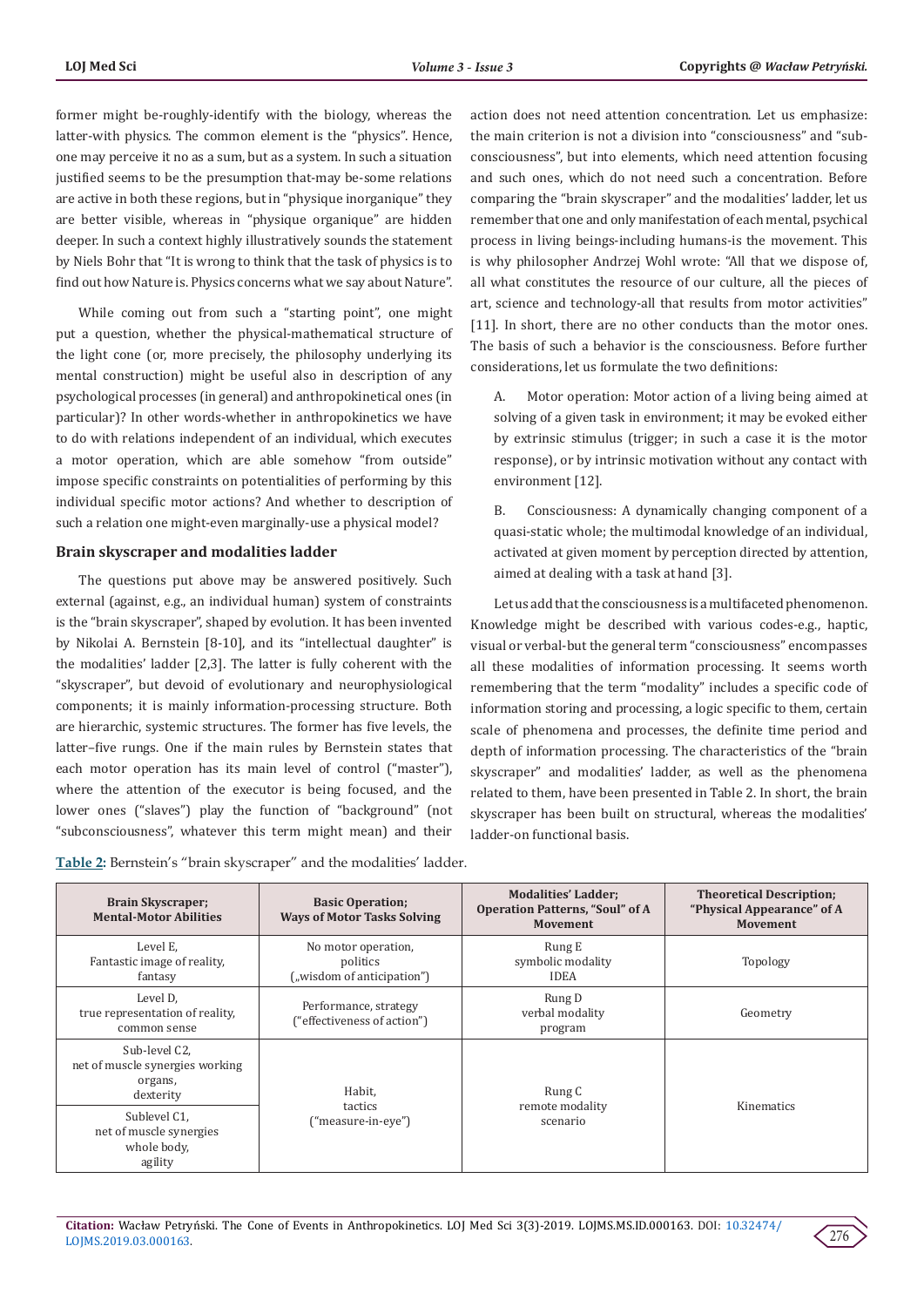| Level B.<br>two-muscle synergy,<br>movements' harmony                                   | Automatism,<br>technique<br>("motor smartness")            | Rung B<br>contact modality<br>template               | Kinetics       |
|-----------------------------------------------------------------------------------------|------------------------------------------------------------|------------------------------------------------------|----------------|
| Level A.<br>single-muscle contraction<br>strength,<br>("background of all backgrounds") | Reflex.<br>strength control<br>("feeling-in-hand")         | Sub-rung A2<br>proprioceptive modality<br>coupling   | Dynamics       |
|                                                                                         | Tonus.<br>posture maintenance<br>("body position feeling") | Sub-rung A1<br>kinesthetic modality<br>consciousness | <b>Statics</b> |

As one can see, the divisions in both these structures are not identical. The equivalent of the single A-level in "brain skyscraper" are two sub-rungs (A1 and A2) in the modalities' ladder. A single C-rung in the modalities' ladder has two sub-levels (C1 and C2) in the brain skyscraper. Some comment needs the function of the tonus (sub-rung A1) in the structure of any motor operation in a human. The skeleton of Homo sapiens amounts to about 200 bones. Each of them may move against other ones; such movements may be described with the term "degrees of freedom". In sum, human skeleton disposes of very many degrees of freedom. However, if a muscle should to move a given bone lever, then one its end has to be fixed relatively stiffly. In other words, all bones in a kinematic chain ending with this "stiffly fixed" end of the muscle should be properly immobilized; Bernstein dubbed this process "reduction of freedom degrees". It makes the main task for the muscle tonus. Thanks to it, non-controllable system has been transformed into a controllable one. Hence, the muscle tonus makes a basis for the all other motor operations. Therefore, Bernstein termed it "background of all backgrounds". In the modalities' ladder, the notion of "degree of freedom" has been generalized and encompasses the abstract "information chunks", related to movements or set of movements, specific to higher rungs of the modalities' ladder.

### **The anthropokinetic events cone**

The modality of each rung of the modalities' ladder includes a specific type of coding, logics of information processing and temporal limits of the phenomena under consideration. Therefore, facing angry grizzly bear somewhere in Alaska, I would prefer company of experienced trapper with Winchester rather, and not ingenious Albert Einstein. Just the temporal limits, peculiar to rungs, may make a structure similar to the physical light cone. Let us term it "events' cone" (for the sake of simplicity, because it should be named "the cone of abstract representation of real events"). A given modality may effectively "deal" with events, which belong to a specific period. Hence, the events lying beyond these limits should be categorized as being "elsewhere" (Figure 1). Consequently, they cannot influence the information processing inside the events' cone. It is possible, then, to use the general rule of construction of the physical light cone, i.e., the division of the space of events into two parts. One of them includes such events, which may make parts of cause-effect chain shaping the future, and the other, which are to be found "elsewhere" and cannot influence the run of events (Figure 2).

The structure of the light cone differs essentially from that of events' cone. In the former the time axis is positioned vertically (Figure 1), whereas in the latter-horizontally (Figure 2). However, the general philosophy-division of events and information into potentially active and unable to any activity-remains the same. It is worth noting that the time axis in Figure 2 should be perceived as a logarithmic scale, and not a linear one. Nevertheless, clearly visible are time periods specific to rungs, and the fact that the higher the rung, the longer the time period for analysis of events and information processing (thinking).

As a result, one might consider the space inside the events' cone (bold dashed line) makes the room for analyses and information processing, whereas the space outside the cone represents the "elsewhere". In short, the temporal constraints-specific to rungs of the modalities' ladder-disable the events from "elsewhere" and make them ineffective in shaping of a given motor operation. The higher rung, the longer "working" period. The price, which inevitably must be paid for its extension, is higher and higher level of abstraction, i.e., getting further and further from reality. Therefore, the processes and phenomena at distant to the "tangible" reality highest rungs of the modalities' ladder cannot be tested experimentally. Therefore, at those rungs the only tools for scientific description are hypotheses and theories. The techniques of intellectual work, which may be applied in this region of abstraction, are, e.g., the logic of loops by Michał Heller [13] or "inference to the best explanation" (IBE) by Gilbert Harman (Harman, 1965). Otherwise, both of them are nearly identical. Such a "moonshine" way of science creation evokes almost contempt of "genuine scientists", i.e., the worshippers of arithmetical average and standard deviation. Nevertheless, the science is being composed of theories, and not "new, original experimental data". Their amorphous ashes may merely fertilize the intellectual ground, on which the theories should grow. This has succinctly expressed by biologist (Nobel Prize winner) Peter Medawar with the words "theories destroy facts" [14]. Unfortunately, as its physicist Edward Teller aptly stated, "A fact is a simple statement that everyone believes. It is innocent, unless found guilty. A hypothesis is a novel suggestion that no one wants to believe. It is guilty, until found effective."

However, let us look once more at the Figure 2. Let the symbols A, B, C, D and E symbolize rungs of the modalities' ladder, tightly related to Bernstein's brain skyscraper levels. The grasping of time is possible only at C-level-at that level appear remote sensory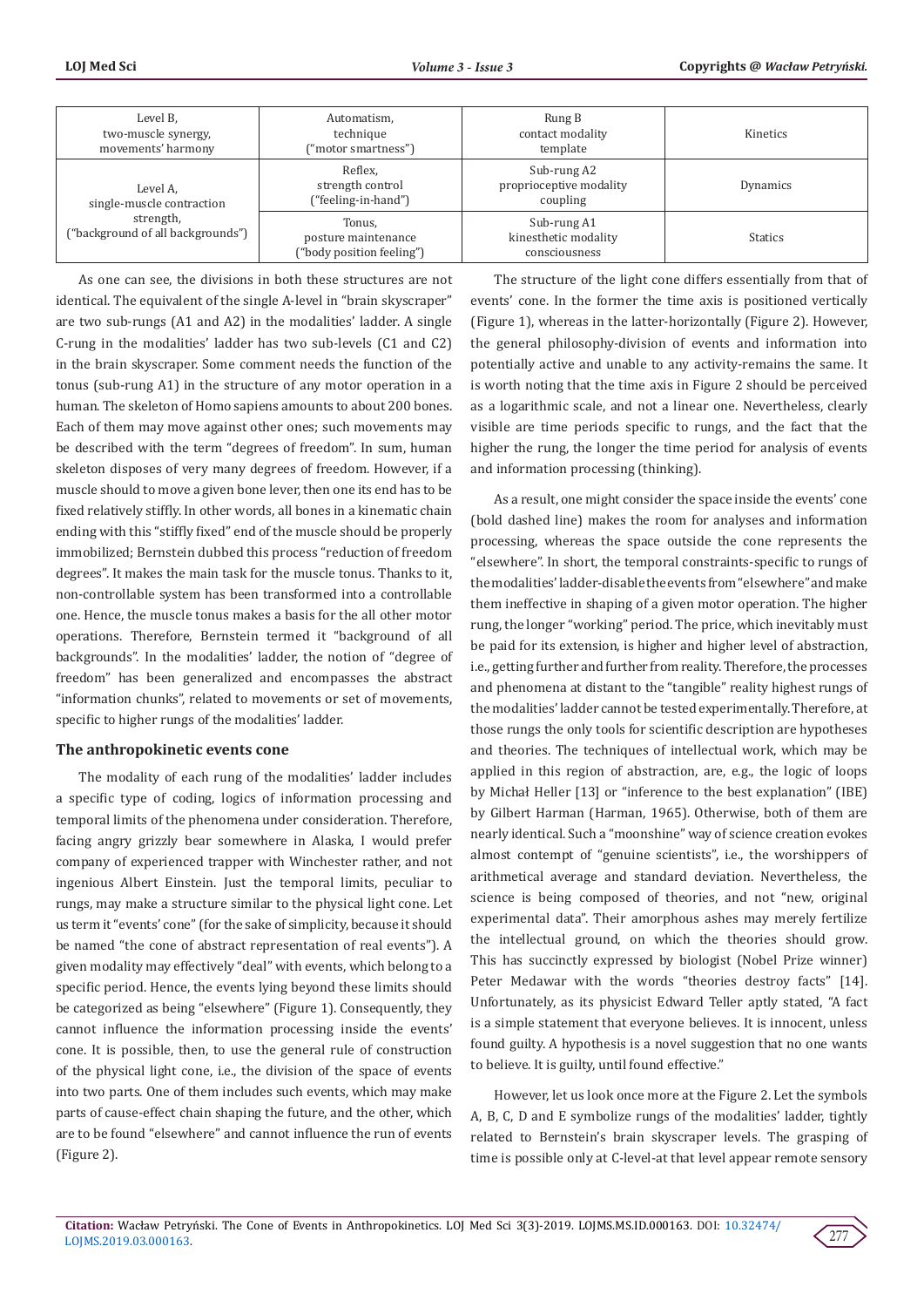organs, which enable observation of motion in the environment; it is the only phenomenon, which makes possible to shape the notion of time-but it does not mean that it cannot be used to description of phenomena also from the lower rungs. The bold dashed line symbolizes the anthropokinetic events' cone, including rungs of the modalities' ladder. Not without reason the borders between rungs are marked with the dotted line. In fact, they symbolize not sharp limits, but fluid zones rather. The information may cross them, indeed, but in the zone between the rungs, its modality is being transformed. This is a non-linear process, i.e., elements from one rung are differently amplified in the other one. This phenomenon

is probably responsive, to the main extent, for unpredictable, qualitatively new system effect produced by such a system. Let us notice that such a structure is generally coherent with division of memory into short-term sensory store (STSS), short-term memory (STM) and long-term memory (LTM) by Richard Atkinson and Richard Shiffrin. Roughly, STSS might be associated with the lowest rungs of the modalities' ladder, STM-with the middle ones, and LTMwith the highest rungs. The vertical relations make the system. The horizontal extension, limited by dashed line, represents the period specific to the information processing modality at a given rung.





#### **Consciousness, half-consciousness and unconsciousness**

At that moment of our analyses appears the space for mental construction of what might be associated with the phenomenon commonly termed "sub-consciousness". This term seems to be incorrect, because it not describes the essence of the phenomenon under consideration. It may be regarded as a specific "black box", where one may put all, what scientists are not able to properly describe scientifically. In such a situation, the item put into black box termed "sub-consciousness" remains not understandable, indeed, but marvelously gains the attribute of "scientificity". However, one might imagine that the borders of the events; cone are not sharp as the cut of Japanese sword, but they make rather some fluid zones. While approaching the inside of the cone, the image of a given phenomenon or process becomes more and more pronounced, and inside the cone are completely clear. In such a model, each of the rungs-which dispose of its "own" modality of information processing and temporal limits of abstract representations of phenomena and processes-has also its own "zone of twilight of perception". Such a model would enable description of the phenomenon of gradual forgetting of a particular event. It would transfer from the inside

of the events' cone-in this region, its abstract representation is immediately accessible-to the "twilight zone". Its retrieving from this zone is possible indeed, but it is more difficult and time consuming. Finally, when it goes out from the zone of "twilight", it becomes completely forgotten. Such a "twilight zone" from the side of future one might dub "precognition", and that from the side of past- "shadows of oblivion". The representations of events in this zone exist, indeed, but they are not precise and indistinct. Therefore, the interior of the events' cone may be identified with the consciousness, the border zone-with half-consciousness, and the region of "elsewhere"-the unconsciousness.

To avoid creation of a "moonshine" term (like "subconsciousness"), let us try to invent a rationale for what has been roughly dubbed "precognition". Motor operations are always faced towards future-closer or farther, according to the rung of the modalities' ladder. The main "processor", which produces the abstract, mental pattern of a motor operation is the intellect. It may be perceived, roughly as a system consisting of three mechanisms of information processing: intelligence, intuition, and instinct. Intelligence makes the "armed forces" of the intellect.

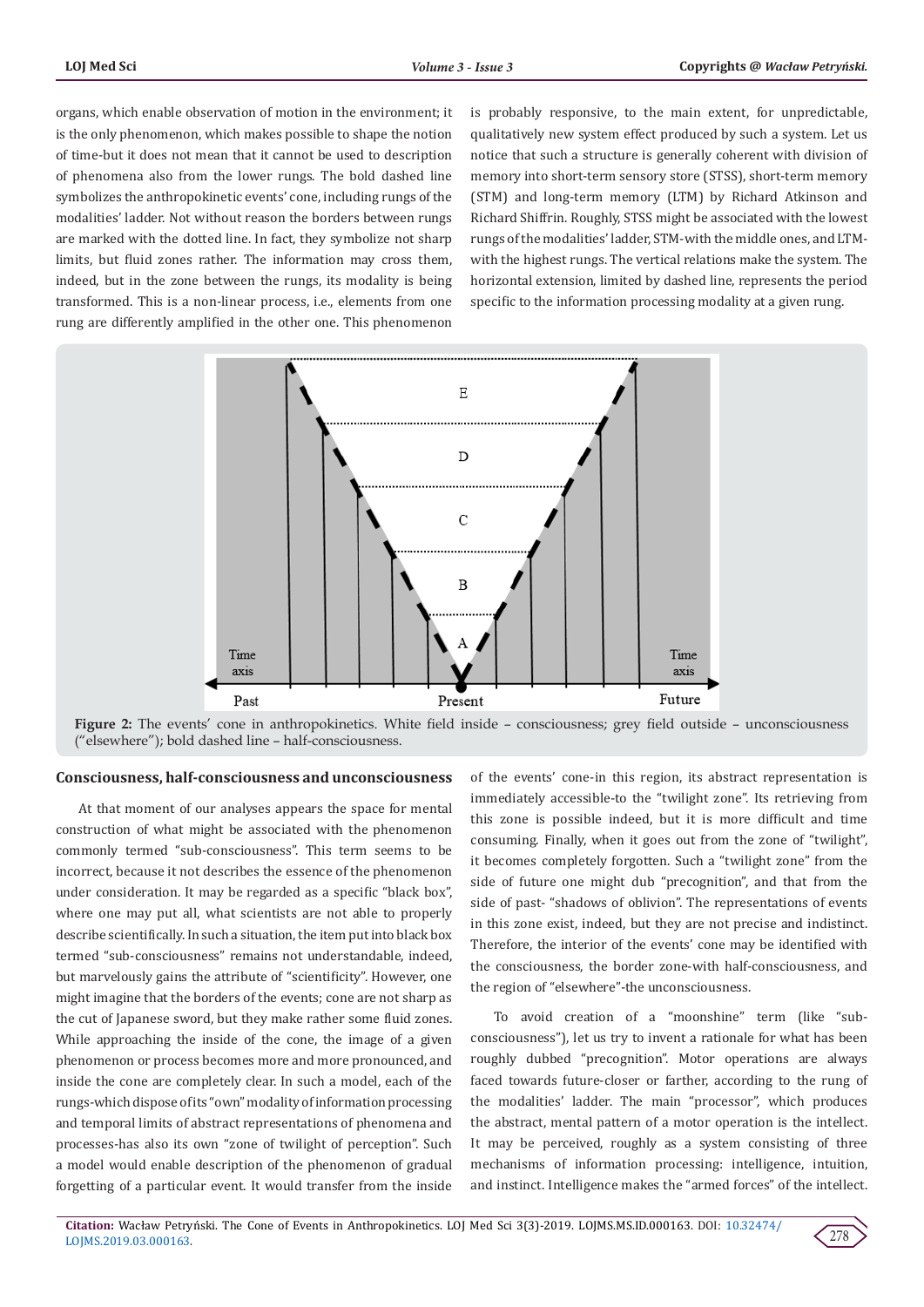It is responsible for final shape of the motor operation pattern. However, to produce such a pattern, it needs full information necessary to given task solution and knowledge of all the rules of such information processing. We are very rarely in such a luxurious situation; we have not such a complete knowledge. Hence, if an information lacks, it must be guessed to get intelligence going. This makes the task for intuition. Finally, the instinct directs the searching for lacking information towards these regions of memory, where its finding seems to be most probable. The half-consciousness zone faced towards future cannot include the full information about a given task; otherwise, it would be the full consciousness. Hence, the intelligence itself cannot be effective in this region. As a result, here opens the wide field of action for intuition. The term "precognition" might be described, then, as a way of processing of not complete information, where the main tool is the intuition ("I don't know, but I suppose"), and only marginal role plays the intelligence.

### **The Events' cone in practice**

The system presented in the Figure 2 may make sense only when the time period, assigned to a given rung, is sufficiently long to enable practical realization of the task related to this rung. Therefore, the lower rung, the simpler operation and the swifter its execution. And vice-versa: the higher rung, the more time-consuming preparation and execution of a specific motor operation. Let us imagine such a situation. During a solemn, international scientific conference, I am presenting my work. I am moving freely in the room and using a pilot for changing slides remotely. Suddenly, I take a pin, hidden in my sleeve, and acutely sting the buttock of a dignified, gray-haired scientist. What will happen? No doubt, the scientist will jump. It is natural reaction in such a situation: to take a distance from the source of pain. Does s/he realize immediately, what happened? For sure-not! Such an event would be so astonishing, so improbable, without any equivalents in the past, to which it might be related. The scientist would have to build the abstract model of the event, what inevitably must be time-consuming. Hence, at the contact B-rung the stimulus is received, response-prepared and executed, before at the verbal D-rung the stimulus is barely identified. However, if it happens, I would be far away.

The content of events' cone depends not only on information processing modality, but also on the level of pre-preparation of a needed operation pattern. In this respect instructively sound the words by Ben Johnson-mysterious racing driver "Stig" from the BBC program "Top Gear". In the interview, he stated: What defines a good driver? What attribute is necessary, and what merely useful? The anticipation. Racing driver is a person, who does not look for solutions of the problems that occur in a race. S/he knows those solutions, and when the situation comes, when the reaction becomes necessary, s/he simply performs the operations leading to its successful solving [15]. While seen from the perspective of the modalities' ladder, in this case we have to do with the D-rung depth of information processing being "pushed down" to the C-rung

temporal constraints. In daily language, such a process may be identified with what is commonly termed "experience". It has been described by Nikolai A. Bernstein [10,16].

On the other hand, if an individual has to his/her disposition C-rung time, one cannot expect the information processing with depth specific to D-rung. In such a situation suitable information processing should be located in the region of "elsewhere". For example, the analysis of car accident or ships' collision at sea, where the teams of expert witnesses have plenty of time for D-rung calculations and analyses, cannot be compared to the situation of a driver or captain, who was able to make only C-rung assessments, basing on previous experience, and had to his/her disposal merely seconds or minutes. Such a situation has been brilliantly presented in the movie by Clint Eastwood "Sully", about landing on 15th January 2009 on the Hudson River of the Airbus 320, in charge of the captain Chesley "Sully" Sullenberger.

# **Conclusion**

Well, is it possible-based on the presented analyses-to formulate the conclusion that the laws of physics in their "pure" form may be applied also in anthropokinetics? For sure-no! One might merely assume that some mental structures, invented by physicists, may be used-after specific modifications-also in anthropokinetics. However, such an analogy reminds the similarity of the shark and the dolphin rather, and not a common law being in force in both these disciplines. It is not possible, then, to perceive it as a rule. In science there are no any well-worn, simple templates-like, e.g., calculations (not mathematics!) or any other commonly accepted methodologies"-which would release scientists from thinking. In this respect highly instructively sound the words by Niels Bohr: "You are not thinking; you are just being logical."

Philosopher Paul Feyerabend has invented an image of knowledge built by Truth and Freedom. The former has its feet firmly on the ground; the latter flies freely in the sky. Where they meet, the Science (with great "S") is being born. However, the Truth is harnessed with the stiff constraints; hence, it cannot for long remain in union with the unhampered Freedom. Hence, sooner or later, they must part their ways. Until next meeting. Analogously, also the similarity of the light cone and the events' cone should be treated as a result of a momentary meeting of the Feyerabend's Truth and Freedom, and not as a basis for formulation of more general theories.

## **References**

- 1. Comte A (1852) Catéchisme positiviste (Positivist Catechism). electronic version by Jean-Marie Tremblay, Paris, France.
- 2. Petryń[ski \(2016\) Motor Control in Humans. A System-Theoretical](https://novapublishers.com/shop/motor-control-in-humans-a-system-theoretical-approach/) [Approach. Nova Science Publishers, Hauppauge, New York, USA.](https://novapublishers.com/shop/motor-control-in-humans-a-system-theoretical-approach/)
- 3. Petryń[ski W \(2016\) Consciousness from Evolutionary and Systemic](https://novapublishers.com/shop/consciousness-social-perspectives-psychological-approaches-and-current-research/) [Perspective. In: Alvarado L \(Ed.\), Consciousness. Social Perspectives,](https://novapublishers.com/shop/consciousness-social-perspectives-psychological-approaches-and-current-research/) [Psychological Approaches and Current Research. Nova Science](https://novapublishers.com/shop/consciousness-social-perspectives-psychological-approaches-and-current-research/) [Publishers Hauppauge, New York, USA.](https://novapublishers.com/shop/consciousness-social-perspectives-psychological-approaches-and-current-research/)